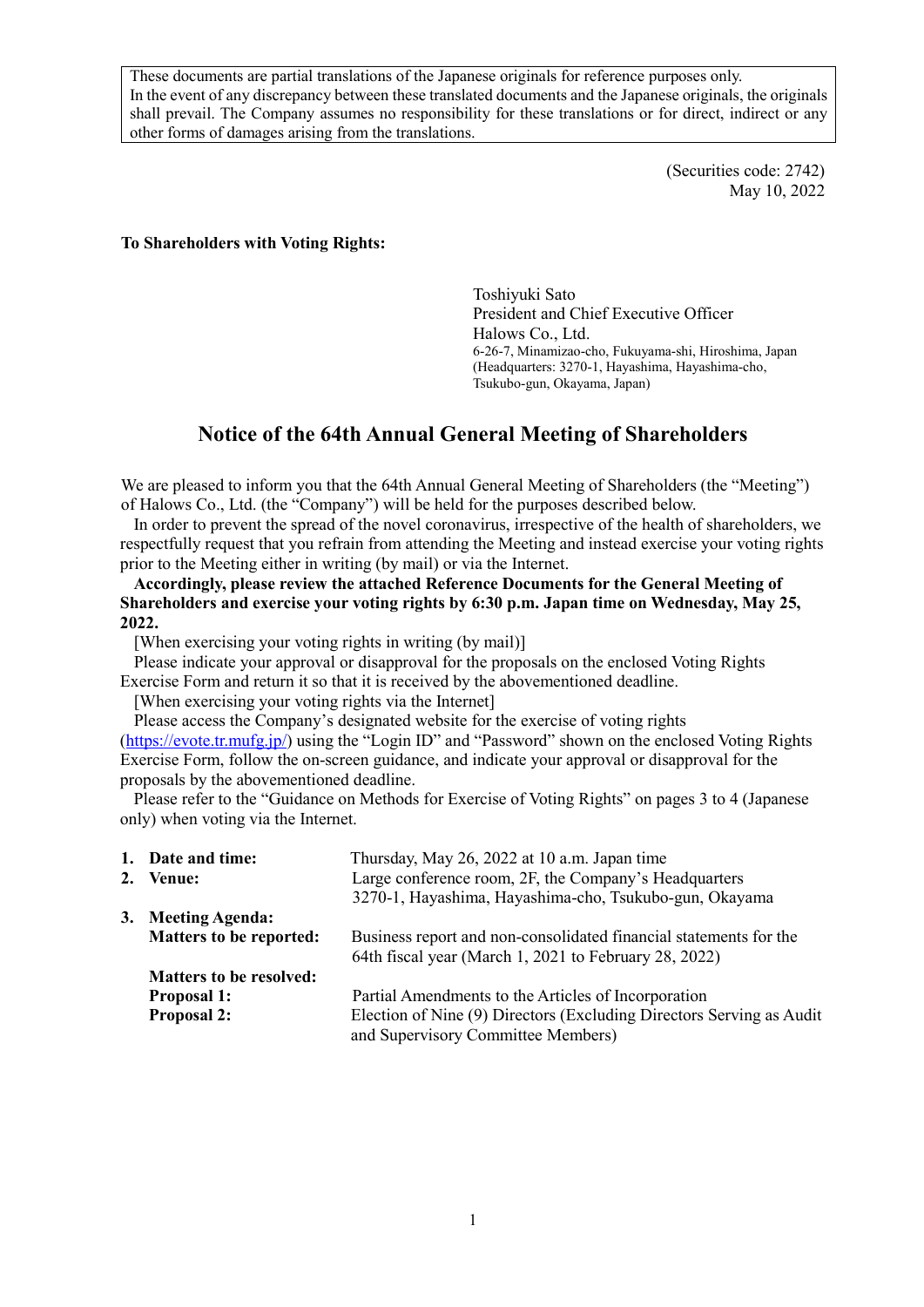- **~~~~~~~~~~~~~~~~~~~~~~~~~~~~~~~~~~~~~~~~~~~~~~~~~~~~~~~~~~~~~~~~~~~~~~~~~~~~~~~~~~~~** Together with this Notice, please also refer to the enclosed "Prevention Measures for the Spread of the Novel Coronavirus at the General Meeting of Shareholders." (Japanese only)
	- If you attend the Meeting, please hand in the enclosed Voting Rights Exercise Form at the reception of the Meeting.
	- Any revisions to the business report, non-consolidated financial statements and Reference Documents for the General Meeting of Shareholders will be posted on the Company's website. (https://www.halows.com/)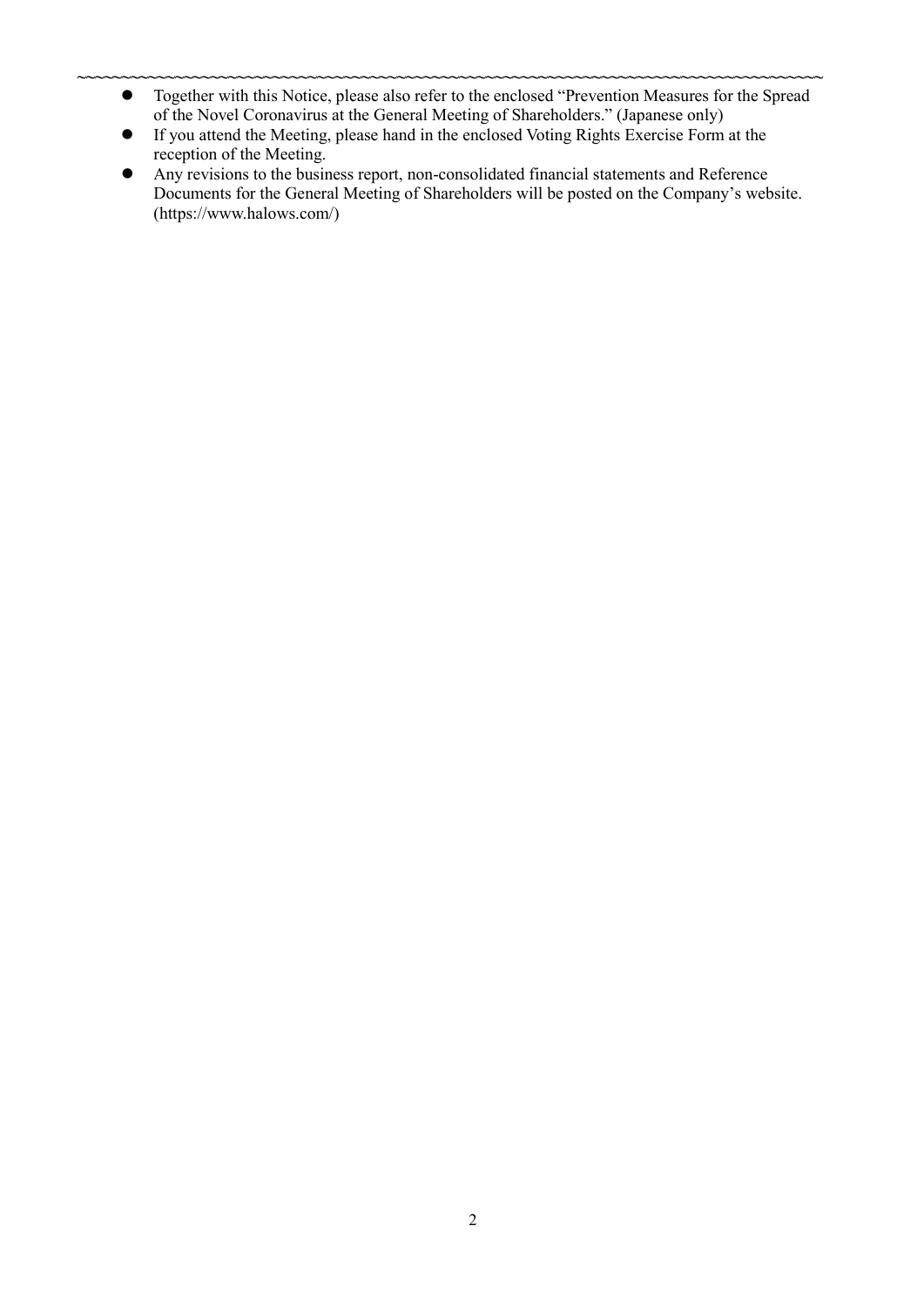# **Reference Documents for the General Meeting of Shareholders**

### **Proposals and References**

**Proposal 1:** Partial Amendments to the Articles of Incorporation

1. Reasons for the amendments

The amended provisions stipulated in the proviso of Article 1 of the supplementary provisions of the "Act Partially Amending the Companies Act" (Act No. 70 of 2019) will be enforced on September 1, 2022. Accordingly, in order to prepare for the introduction of the system for electronic provision of materials for general meetings of shareholders, the Articles of Incorporation of the Company shall be amended as follows.

- (1) The proposed Article 15, Paragraph 1 provides that information contained in the reference documents for the general meeting of shareholders, etc. shall be provided electronically.
- (2) The purpose of the proposed Article 15, Paragraph 2 is to establish a provision to limit the scope of matters to be included in the paper copy to be sent to shareholders who have requested it.
- (3) The provisions related to the internet disclosure and deemed provision of the reference documents for the general meeting of shareholders, etc. (Article 15 of the current Articles of Incorporation) will become unnecessary and will therefore be deleted.
- (4) In line with the above establishment and deletion of the provisions, supplementary provisions related to the effective date, etc. shall be added.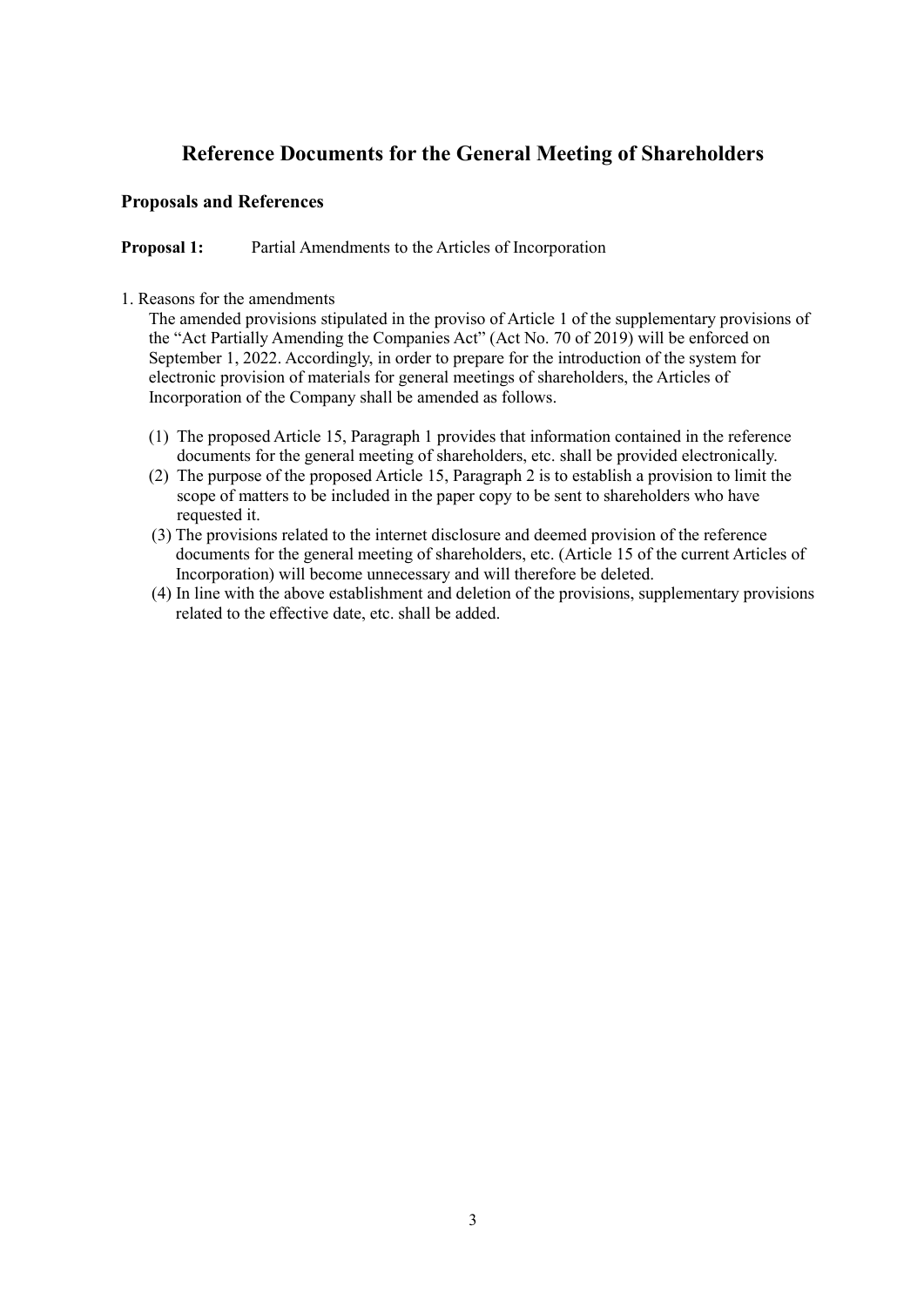### 2. Details of the amendments

Details of the amendments are as follows.

## (Amended parts are underlined.)

| Current Articles of Incorporation                                                                                                                                                                                                                                                                                                                                                                                                                                                                                                                                                                                                                                   | Proposed Amendments                                                                                                                                                                                                                                                                                                                                                                                                                                                                                                                                                                                                                                                                                                                                                                                                                                                                                                                                                                                                                                                                                                                                                                                                                                                                                                                                          |
|---------------------------------------------------------------------------------------------------------------------------------------------------------------------------------------------------------------------------------------------------------------------------------------------------------------------------------------------------------------------------------------------------------------------------------------------------------------------------------------------------------------------------------------------------------------------------------------------------------------------------------------------------------------------|--------------------------------------------------------------------------------------------------------------------------------------------------------------------------------------------------------------------------------------------------------------------------------------------------------------------------------------------------------------------------------------------------------------------------------------------------------------------------------------------------------------------------------------------------------------------------------------------------------------------------------------------------------------------------------------------------------------------------------------------------------------------------------------------------------------------------------------------------------------------------------------------------------------------------------------------------------------------------------------------------------------------------------------------------------------------------------------------------------------------------------------------------------------------------------------------------------------------------------------------------------------------------------------------------------------------------------------------------------------|
| (Internet Disclosure and Deemed Provision of the<br>Reference Documents for the General Meeting of<br>Shareholders, Etc.)<br>Article 15 The Company may, when convening a<br>general meeting of shareholders, deem that it has<br>provided information to shareholders pertaining to<br>matters to be described or indicated in the reference<br>documents for the general meeting of shareholders,<br>report, non-consolidated<br>business<br>financial<br>statements, and consolidated financial statements,<br>by disclosing such information through the internet<br>in accordance with the provisions provided in the<br>Ordinance of the Ministry of Justice. | (Deleted)                                                                                                                                                                                                                                                                                                                                                                                                                                                                                                                                                                                                                                                                                                                                                                                                                                                                                                                                                                                                                                                                                                                                                                                                                                                                                                                                                    |
| (Newly established)                                                                                                                                                                                                                                                                                                                                                                                                                                                                                                                                                                                                                                                 | (Measures for Electronic Provision, Etc.)<br>Article 15 The Company shall, when convening a<br>meeting of shareholders, provide<br>general<br>information contained in the reference documents<br>for the general meeting of shareholders, etc.<br>electronically.<br>2 Among the matters to be provided electronically,<br>the Company may choose not to include all or<br>part of the matters stipulated in the Ordinance of<br>the Ministry of Justice in the paper copy to be<br>sent to shareholders who have requested it by the<br>record date for voting rights.                                                                                                                                                                                                                                                                                                                                                                                                                                                                                                                                                                                                                                                                                                                                                                                     |
| (Newly established)                                                                                                                                                                                                                                                                                                                                                                                                                                                                                                                                                                                                                                                 | Supplementary provisions<br>(Transitional Treatment Regarding Internet Disclosure<br>and Deemed Provision of the Reference Documents for<br>the General Meeting of Shareholders, Etc.)<br>Article 2 The deletion of Article 15 (Internet<br>Disclosure and Deemed Provision of the Reference<br>Documents for the General Meeting of Shareholders,<br>of the Articles of Incorporation before<br>Etc.)<br>amendments and the establishment of the amended<br>Article 15 (Measures for Electronic Provision, Etc.)<br>shall come into effect on the date of enforcement of the<br>amended provisions stipulated in the proviso of Article<br>1 of the supplementary provisions of the Act Partially<br>Amending the Companies Act (Act No. 70 of 2019)<br>(the "Effective Date").<br>2 Notwithstanding the provisions of the preceding<br>Article<br>15<br>of the Articles of<br>paragraph,<br>Incorporation before amendments shall remain in<br>force with respect to a general meeting of<br>shareholders to be held on a date within six months<br>from the Effective Date.<br>3 Article 2 of the supplementary provisions shall be<br>deleted after the lapse of six months from the<br>Effective Date or the lapse of three months from the<br>date of the general meeting of shareholders set forth<br>in the preceding paragraph, whichever is later. |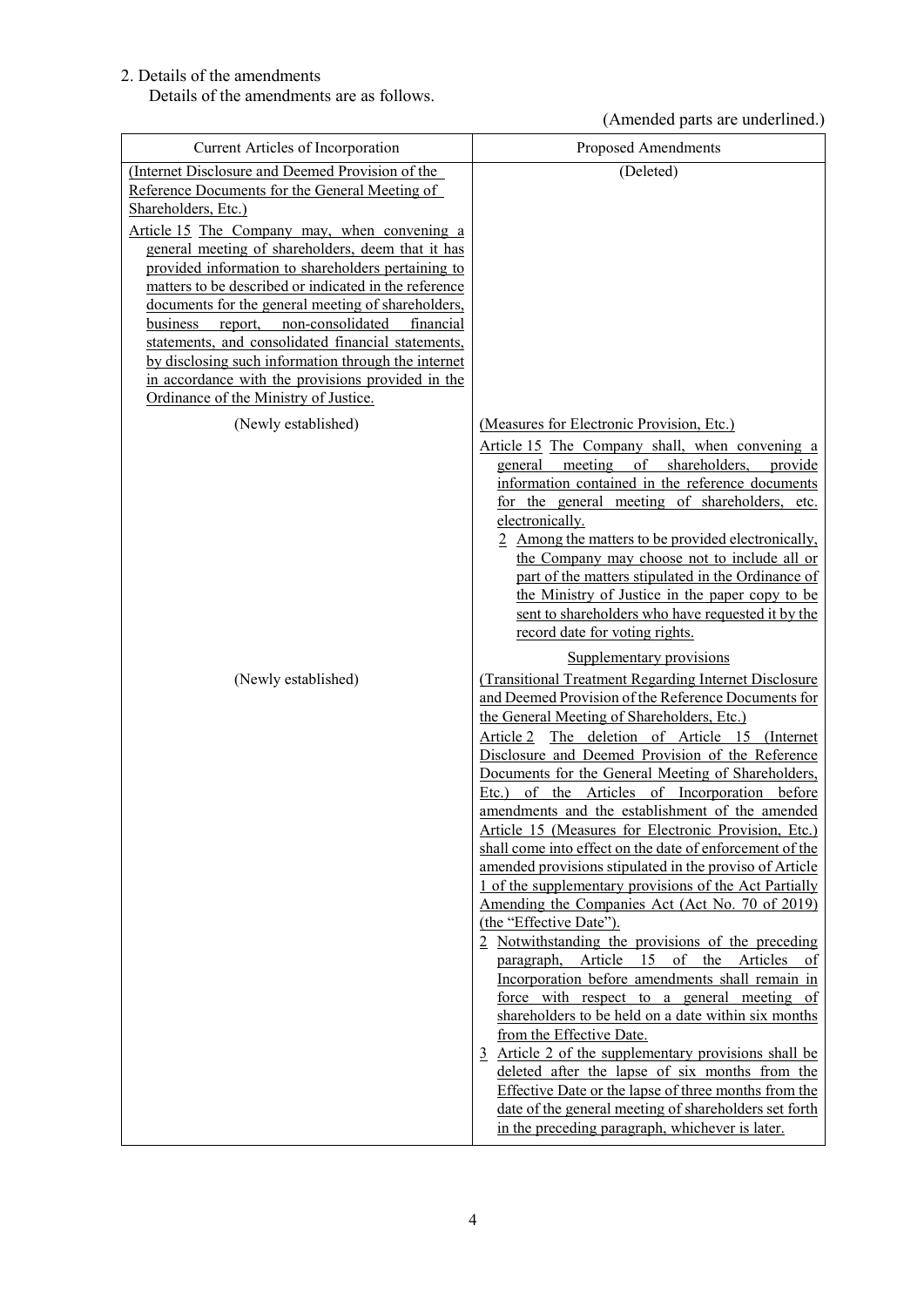**Proposal 2:** Election of Nine (9) Directors (Excluding Directors Serving as Audit and Supervisory Committee Members)

The terms of office of all of the ten (10) Directors (excluding Directors serving as Audit and Supervisory Committee Members) will expire at the conclusion of the Meeting. Accordingly, with a view to improving the efficiency of the management system, the Company proposes to reduce the number of Directors by one (1) and elect nine (9) Directors (excluding Directors serving as Audit and Supervisory Committee Members).

The candidates for Directors (excluding Directors serving as Audit and Supervisory Committee Members) are shown on pages 6 to 10.

| No. |               | Name                   |                  | Positions and responsibilities<br>at the Company                                                                                                  |
|-----|---------------|------------------------|------------------|---------------------------------------------------------------------------------------------------------------------------------------------------|
| 1   | Reappointment |                        | Toshiyuki Sato   | President and Chief Executive Officer<br>Nomination and Compensation Committee Member                                                             |
| 2   | Reappointment |                        | Taishi Sato      | Executive Vice President, in charge of sales<br>and responsible for Corporate Planning Dept.                                                      |
| 3   | Reappointment |                        | Hidenori Hanaoka | Senior Managing Director, General Manager,<br>Administrative Groups and General Manager,<br>General Affairs Div.                                  |
| 4   | Reappointment |                        | Masana Takahashi | Senior Managing Director, General Manager,<br>Merchandise Groups and General Manager,<br>Merchandise Div., responsible for Sales<br>Planning Div. |
| 5   | Reappointment |                        | Kenji Suemitsu   | <b>Executive Managing Director, General</b><br>Manager, Store Operation Groups and General<br>Manager, Back Office Dept.                          |
| 6   | Reappointment |                        | Tomiko Koshio    | Director, General Manager, President's Office<br>Nomination and Compensation Committee Member                                                     |
| 7   | Reappointment |                        | Kenji Sunada     | Director, General Manager, Personnel and<br>Education Div., Administrative Groups                                                                 |
| 8   | Reappointment | Outside<br>Independent | Yoshinori Fujii  | <b>Outside Director</b><br>Nomination and Compensation Committee Member                                                                           |
| 9   | Reappointment | Outside<br>Independent | Chiaki Ikeda     | <b>Outside Director</b><br>Nomination and Compensation Committee Member                                                                           |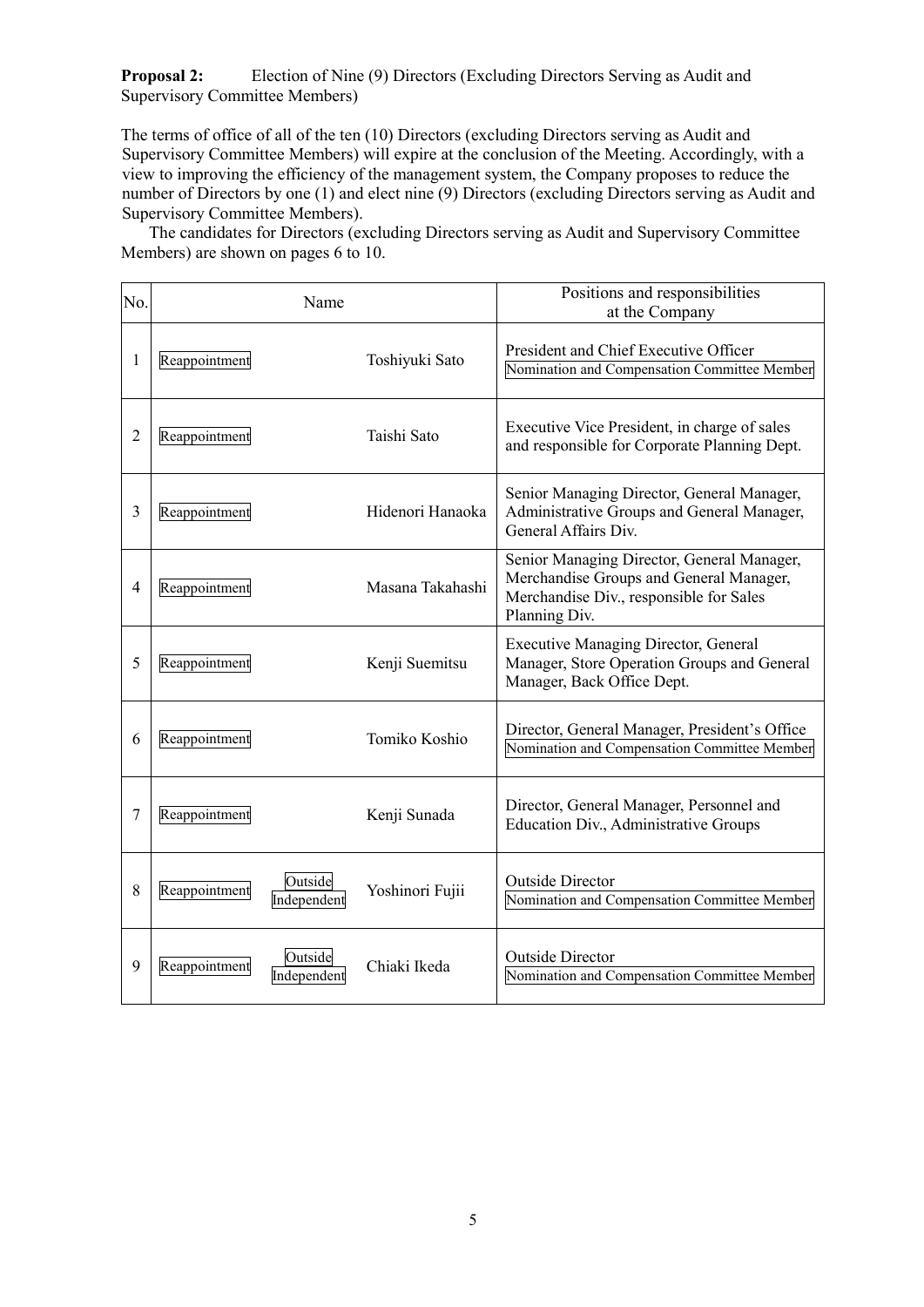| No.            | Name<br>(Date of birth)                                                                                                                                                                                                                                                                                                                                                                                                                                                               | Career summary, positions, responsibilities<br>and significant concurrent positions                                         |                                                                                                                                                                                                                                                                                                                                                                                                                                                                                                                                                                                                                                                                                                                                                                                                                                      | Number of<br>shares of the<br>Company<br>held |  |
|----------------|---------------------------------------------------------------------------------------------------------------------------------------------------------------------------------------------------------------------------------------------------------------------------------------------------------------------------------------------------------------------------------------------------------------------------------------------------------------------------------------|-----------------------------------------------------------------------------------------------------------------------------|--------------------------------------------------------------------------------------------------------------------------------------------------------------------------------------------------------------------------------------------------------------------------------------------------------------------------------------------------------------------------------------------------------------------------------------------------------------------------------------------------------------------------------------------------------------------------------------------------------------------------------------------------------------------------------------------------------------------------------------------------------------------------------------------------------------------------------------|-----------------------------------------------|--|
| 1              | Reappointment<br>Toshiyuki Sato<br>(January 27, 1949)                                                                                                                                                                                                                                                                                                                                                                                                                                 | October 1971<br><b>July 1991</b><br>October 2012<br>September 2016<br>December 2020<br>Significant concurrent positions]    | Joined the Company<br>President and Chief Executive Officer (to<br>present)<br>Director, General incorporated foundation<br>HALOWS Foundation (presently, Public-<br>interest incorporated foundation HALOWS<br>Foundation) (to present)<br>President and Representative Director, Saijo<br>Plaza K.K. (to present)<br>Nomination and Compensation Committee<br>Member, the Company (to present)                                                                                                                                                                                                                                                                                                                                                                                                                                     | 2,488,010<br>shares                           |  |
|                |                                                                                                                                                                                                                                                                                                                                                                                                                                                                                       | Foundation                                                                                                                  | • Director, Public-interest incorporated foundation HALOWS<br>• President and Representative Director, Saijo Plaza K.K.                                                                                                                                                                                                                                                                                                                                                                                                                                                                                                                                                                                                                                                                                                              |                                               |  |
|                | [Reasons for candidacy as Director]<br>He has taken charge of management of the Company as President and Chief Executive Officer. His<br>track record of driving the whole Company with strong leadership, abundant insight into<br>management in general, and strong sense of duty will contribute to growing the Company and further<br>strengthening of the functions of the Board of Directors. Therefore, the Company deems he is<br>suitable as Director and has nominated him. |                                                                                                                             |                                                                                                                                                                                                                                                                                                                                                                                                                                                                                                                                                                                                                                                                                                                                                                                                                                      |                                               |  |
| $\overline{2}$ | Reappointment<br>Taishi Sato<br>(September 2, 1952) $\bigg _{\text{May 2011}}$<br>[Reasons for candidacy as Director]                                                                                                                                                                                                                                                                                                                                                                 | June 1990<br>July 1995<br><b>July 1999</b><br>March 2007<br><b>May 2009</b><br>October 2012<br>March 2019<br>September 2019 | September 1975 Joined the Company<br>General Manager, Business Administration<br>Div.<br>Director, General Manager, Merchandise Div.<br><b>Executive Managing Director, General</b><br>Manager, Merchandise Groups<br><b>Executive Managing Director, General</b><br>Manager, Merchandise Groups and General<br>Manager, Merchandise Div.<br>Executive Vice President, responsible for<br>Corporate Planning Div. and Merchandise<br>Groups<br>Executive Vice President, General Manager,<br>Administrative Groups<br>Executive Vice President, General Manager,<br>Corporate Planning Dept. and General<br>Manager, Administrative Groups<br>Executive Vice President, General Manager,<br>Corporate Planning Dept.<br>Executive Vice President, in charge of sales<br>and responsible for Corporate Planning Dept.<br>(to present) | 755,000<br>shares                             |  |
|                | He has taken charge of management of the Company as Executive Vice President. Based on his track<br>record of holding positions such as General Manager of Merchandise Div., Administrative Groups,<br>and Corporate Planning Dept. as well as his abundant professional experience in management in<br>general, the Company deems he is suitable as Director and has nominated him.                                                                                                  |                                                                                                                             |                                                                                                                                                                                                                                                                                                                                                                                                                                                                                                                                                                                                                                                                                                                                                                                                                                      |                                               |  |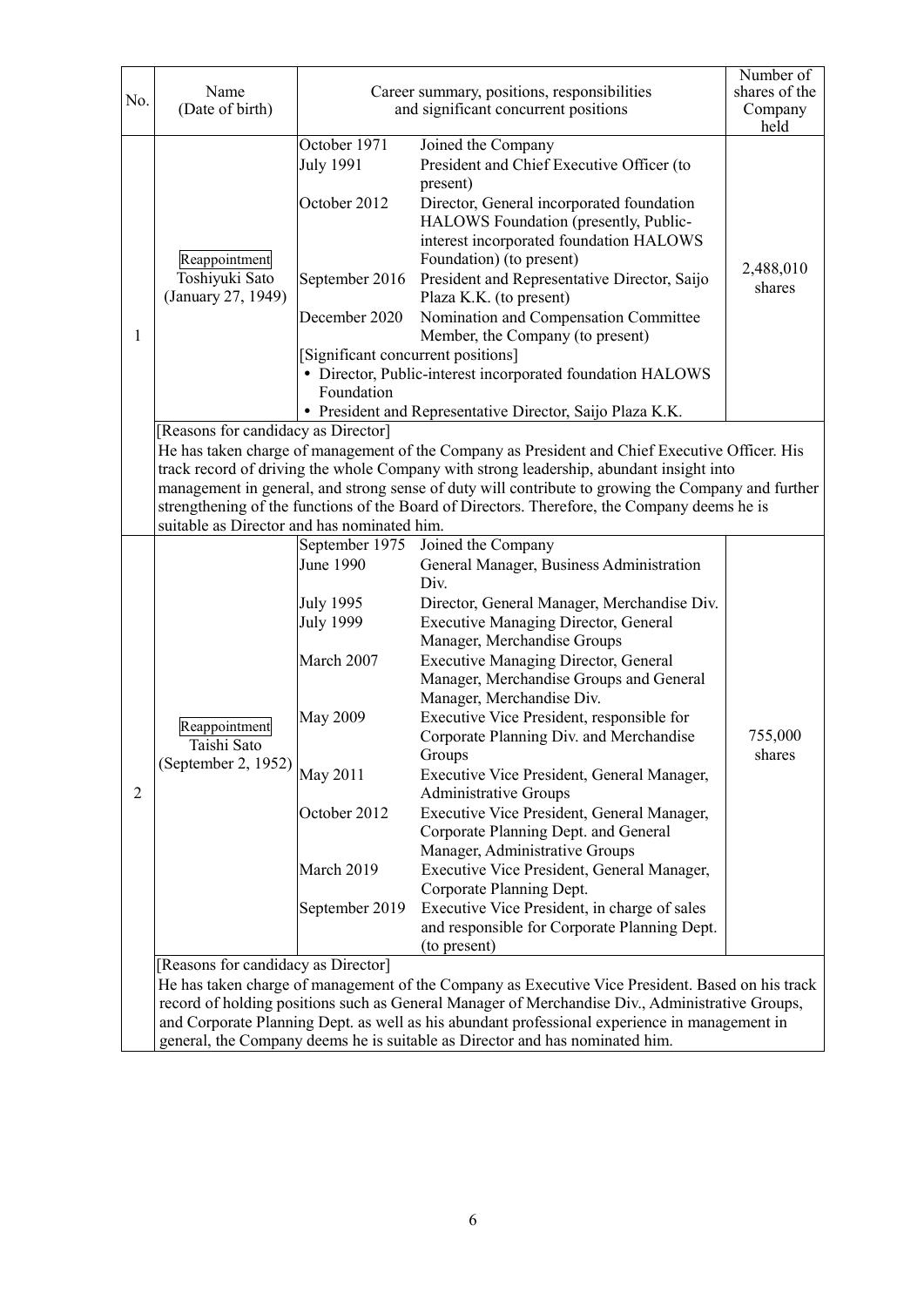|                                                         |                                                                                                                                                                                                   |                                                                                                               |                                                                                             | Number of     |  |
|---------------------------------------------------------|---------------------------------------------------------------------------------------------------------------------------------------------------------------------------------------------------|---------------------------------------------------------------------------------------------------------------|---------------------------------------------------------------------------------------------|---------------|--|
| No.                                                     | Name                                                                                                                                                                                              | Career summary, positions, responsibilities<br>and significant concurrent positions<br>Joined OKANO FOOD K.K. |                                                                                             | shares of the |  |
|                                                         | (Date of birth)                                                                                                                                                                                   |                                                                                                               |                                                                                             | Company       |  |
|                                                         |                                                                                                                                                                                                   |                                                                                                               |                                                                                             | held          |  |
|                                                         |                                                                                                                                                                                                   | April 1979                                                                                                    |                                                                                             |               |  |
|                                                         |                                                                                                                                                                                                   | February 1981                                                                                                 | Joined the Company                                                                          |               |  |
|                                                         |                                                                                                                                                                                                   | November 1998                                                                                                 | General Manager, Merchandise Div.                                                           |               |  |
|                                                         |                                                                                                                                                                                                   | September 2001                                                                                                | General Manager, Store Operation Div.                                                       |               |  |
|                                                         |                                                                                                                                                                                                   | June 2002                                                                                                     | Executive Officer, General Manager, Store<br>Operation Div.                                 |               |  |
|                                                         |                                                                                                                                                                                                   | November 2006                                                                                                 | Executive Officer, General Manager, Store                                                   |               |  |
|                                                         |                                                                                                                                                                                                   |                                                                                                               | Operation Div. and Area Manager, Fukuyama                                                   |               |  |
|                                                         |                                                                                                                                                                                                   |                                                                                                               | Area                                                                                        |               |  |
|                                                         |                                                                                                                                                                                                   | March 2007                                                                                                    | Executive Officer, General Manager, SV Div.                                                 |               |  |
|                                                         |                                                                                                                                                                                                   | <b>May 2009</b>                                                                                               | Director, General Manager, Merchandise                                                      |               |  |
|                                                         |                                                                                                                                                                                                   |                                                                                                               | Groups and General Manager, Merchandise                                                     |               |  |
|                                                         | Reappointment                                                                                                                                                                                     |                                                                                                               | Div.                                                                                        |               |  |
|                                                         | Hidenori Hanaoka                                                                                                                                                                                  | October 2012                                                                                                  | Director, General Manager, Merchandise                                                      | 197,000       |  |
|                                                         | (July 2, 1956)                                                                                                                                                                                    |                                                                                                               | Groups                                                                                      | shares        |  |
|                                                         |                                                                                                                                                                                                   | June 2013                                                                                                     | Director, General Manager, Merchandise Div.,                                                |               |  |
| 3                                                       |                                                                                                                                                                                                   |                                                                                                               | Merchandise Groups                                                                          |               |  |
|                                                         |                                                                                                                                                                                                   | April 2014                                                                                                    | <b>Executive Managing Director, Deputy</b>                                                  |               |  |
|                                                         |                                                                                                                                                                                                   |                                                                                                               | General Manager, Merchandise Groups and                                                     |               |  |
|                                                         |                                                                                                                                                                                                   |                                                                                                               | General Manager, Perishables Div.                                                           |               |  |
|                                                         |                                                                                                                                                                                                   | March 2019                                                                                                    | <b>Executive Managing Director, General</b>                                                 |               |  |
|                                                         |                                                                                                                                                                                                   |                                                                                                               | Manager, Administrative Groups                                                              |               |  |
|                                                         |                                                                                                                                                                                                   | September 2019                                                                                                | <b>Executive Managing Director, General</b>                                                 |               |  |
|                                                         |                                                                                                                                                                                                   |                                                                                                               | Manager, Administrative Groups and General                                                  |               |  |
|                                                         |                                                                                                                                                                                                   |                                                                                                               | Manager, General Affairs Div.                                                               |               |  |
|                                                         |                                                                                                                                                                                                   | May 2021                                                                                                      | Senior Managing Director, General Manager,                                                  |               |  |
|                                                         |                                                                                                                                                                                                   |                                                                                                               | Administrative Groups and General Manager,                                                  |               |  |
|                                                         |                                                                                                                                                                                                   |                                                                                                               | General Affairs Div. (to present)                                                           |               |  |
|                                                         | [Reasons for candidacy as Director]                                                                                                                                                               |                                                                                                               |                                                                                             |               |  |
|                                                         |                                                                                                                                                                                                   |                                                                                                               | Based on his practical experience as the head of the Company's store operation, merchandise |               |  |
|                                                         | divisions, and Administrative Groups and his track record of performing duties such as making<br>decisions on important managerial matters and supervising his responsible divisions, the Company |                                                                                                               |                                                                                             |               |  |
| deems he is suitable as Director and has nominated him. |                                                                                                                                                                                                   |                                                                                                               |                                                                                             |               |  |
|                                                         |                                                                                                                                                                                                   |                                                                                                               |                                                                                             |               |  |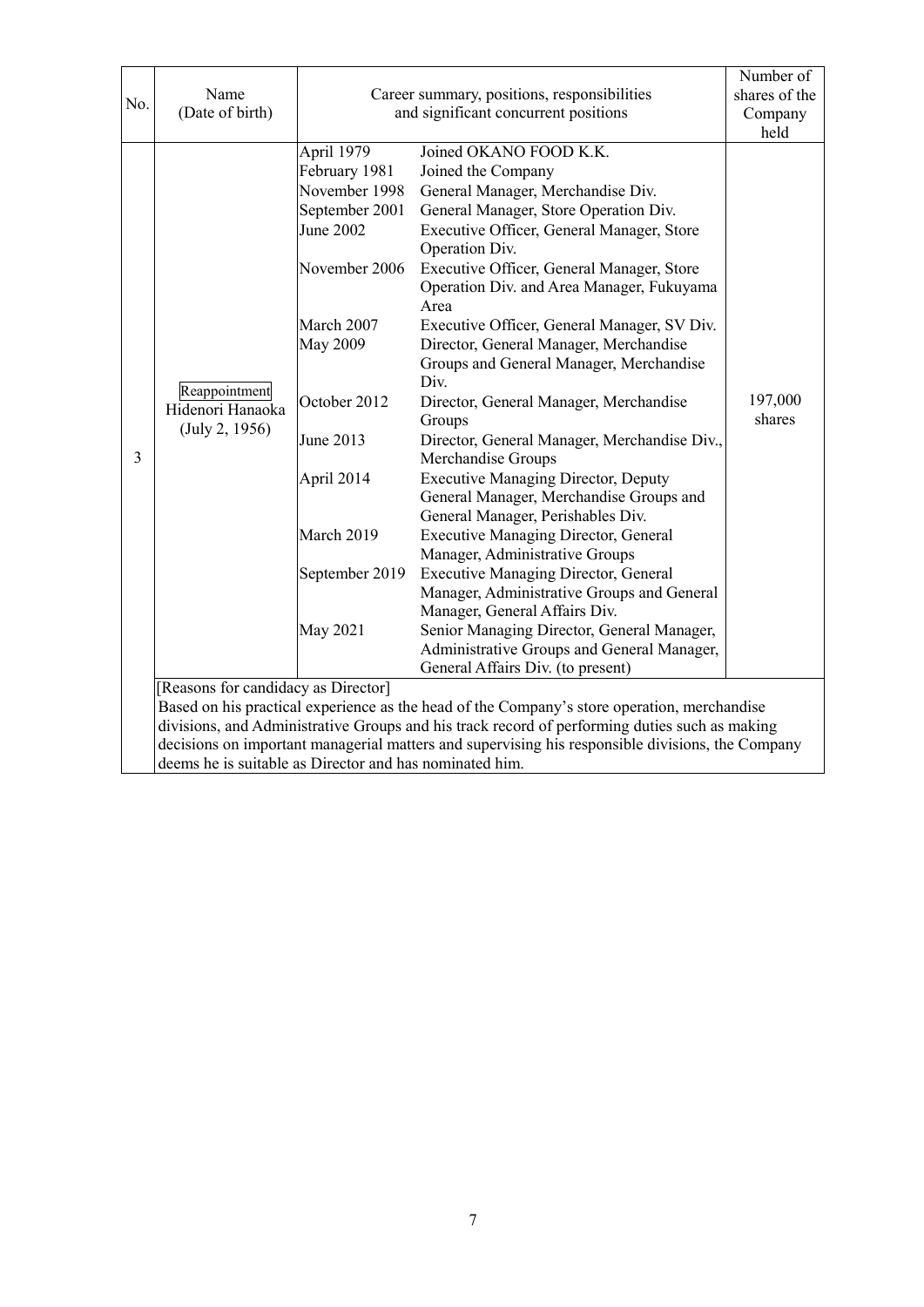| No. | Name<br>(Date of birth)                                                                                                                                                                                                                                                                          | Career summary, positions, responsibilities<br>and significant concurrent positions |                                                                                                                                                                                                          | Number of<br>shares of the<br>Company<br>held |  |  |
|-----|--------------------------------------------------------------------------------------------------------------------------------------------------------------------------------------------------------------------------------------------------------------------------------------------------|-------------------------------------------------------------------------------------|----------------------------------------------------------------------------------------------------------------------------------------------------------------------------------------------------------|-----------------------------------------------|--|--|
|     |                                                                                                                                                                                                                                                                                                  | March 1981<br>November 1998<br><b>June 2002</b>                                     | Joined the Company<br>General Manager, Merchandise Div.<br>Executive Officer, General Manager,<br>Merchandise Div.                                                                                       |                                               |  |  |
|     |                                                                                                                                                                                                                                                                                                  | November 2006                                                                       | Executive Officer, General Manager,<br>Perishable Merchandise Div.                                                                                                                                       |                                               |  |  |
|     |                                                                                                                                                                                                                                                                                                  | March 2007                                                                          | Executive Officer, General Manager,<br>Distribution Planning Div.                                                                                                                                        |                                               |  |  |
|     |                                                                                                                                                                                                                                                                                                  | <b>May 2009</b>                                                                     | Director, General Manager, Distribution<br>Planning Div.                                                                                                                                                 |                                               |  |  |
|     |                                                                                                                                                                                                                                                                                                  | March 2011                                                                          | Director, General Manager, Distribution Div.<br>and General Manager, Distribution Center                                                                                                                 |                                               |  |  |
|     | Reappointment<br>Masana Takahashi                                                                                                                                                                                                                                                                | June 2013                                                                           | Director, General Manager, Logistics Div.,<br>Merchandise Groups                                                                                                                                         | 45,000<br>shares                              |  |  |
| 4   | (March 14, 1959)                                                                                                                                                                                                                                                                                 | April 2014                                                                          | <b>Executive Managing Director, Deputy</b><br>General Manager, Merchandise Groups and<br>General Manager, Dry Div., responsible for<br>Logistics Div.                                                    |                                               |  |  |
|     |                                                                                                                                                                                                                                                                                                  | March 2019                                                                          | <b>Executive Managing Director, Deputy</b><br>General Manager, Merchandise Groups and<br>General Manager, Merchandise Div.,<br>responsible for Logistics Div.                                            |                                               |  |  |
|     |                                                                                                                                                                                                                                                                                                  | May 2021                                                                            | Senior Managing Director, General Manager,<br>Merchandise Groups and General Manager,<br>Merchandise Div., responsible for Sales<br>Planning Div. (to present)                                           |                                               |  |  |
|     | [Reasons for candidacy as Director]                                                                                                                                                                                                                                                              |                                                                                     |                                                                                                                                                                                                          |                                               |  |  |
|     | Based on his track record of making a significant contribution to the procurement of merchandise and<br>the creation of distribution systems as the head of the Company's merchandise and distribution<br>divisions, the Company deems he is suitable as Director and has nominated him.         |                                                                                     |                                                                                                                                                                                                          |                                               |  |  |
|     |                                                                                                                                                                                                                                                                                                  | March 1984                                                                          | Joined the Company                                                                                                                                                                                       |                                               |  |  |
|     | Reappointment<br>Kenji Suemitsu<br>(August 28, 1961)                                                                                                                                                                                                                                             | November 2007                                                                       | General Manager, Store Operation Div., Store                                                                                                                                                             |                                               |  |  |
|     |                                                                                                                                                                                                                                                                                                  | May 2011                                                                            | <b>Operation Groups</b><br>Director, General Manager, Store Operation<br>Div.                                                                                                                            |                                               |  |  |
|     |                                                                                                                                                                                                                                                                                                  | June 2013                                                                           | Director, Deputy General Manager, Store<br>Operation Groups and Area Manager, Shikoku<br>Area                                                                                                            | 9,300                                         |  |  |
| 5   |                                                                                                                                                                                                                                                                                                  | May 2021                                                                            | <b>Executive Managing Director, General</b><br>Manager, Store Operation Groups, General                                                                                                                  | shares                                        |  |  |
|     |                                                                                                                                                                                                                                                                                                  | April 2022                                                                          | Manager, Back Office Dept. and Area<br>Manager, Okayama Area<br><b>Executive Managing Director, General</b><br>Manager, Store Operation Groups and<br>General Manager, Back Office Dept. (to<br>present) |                                               |  |  |
|     | [Reasons for candidacy as Director]<br>Based on his track record of driving the front lines of sales and taking charge of entering and<br>expanding in new markets as the head of the Company's store operation division, the Company<br>deems he is suitable as Director and has nominated him. |                                                                                     |                                                                                                                                                                                                          |                                               |  |  |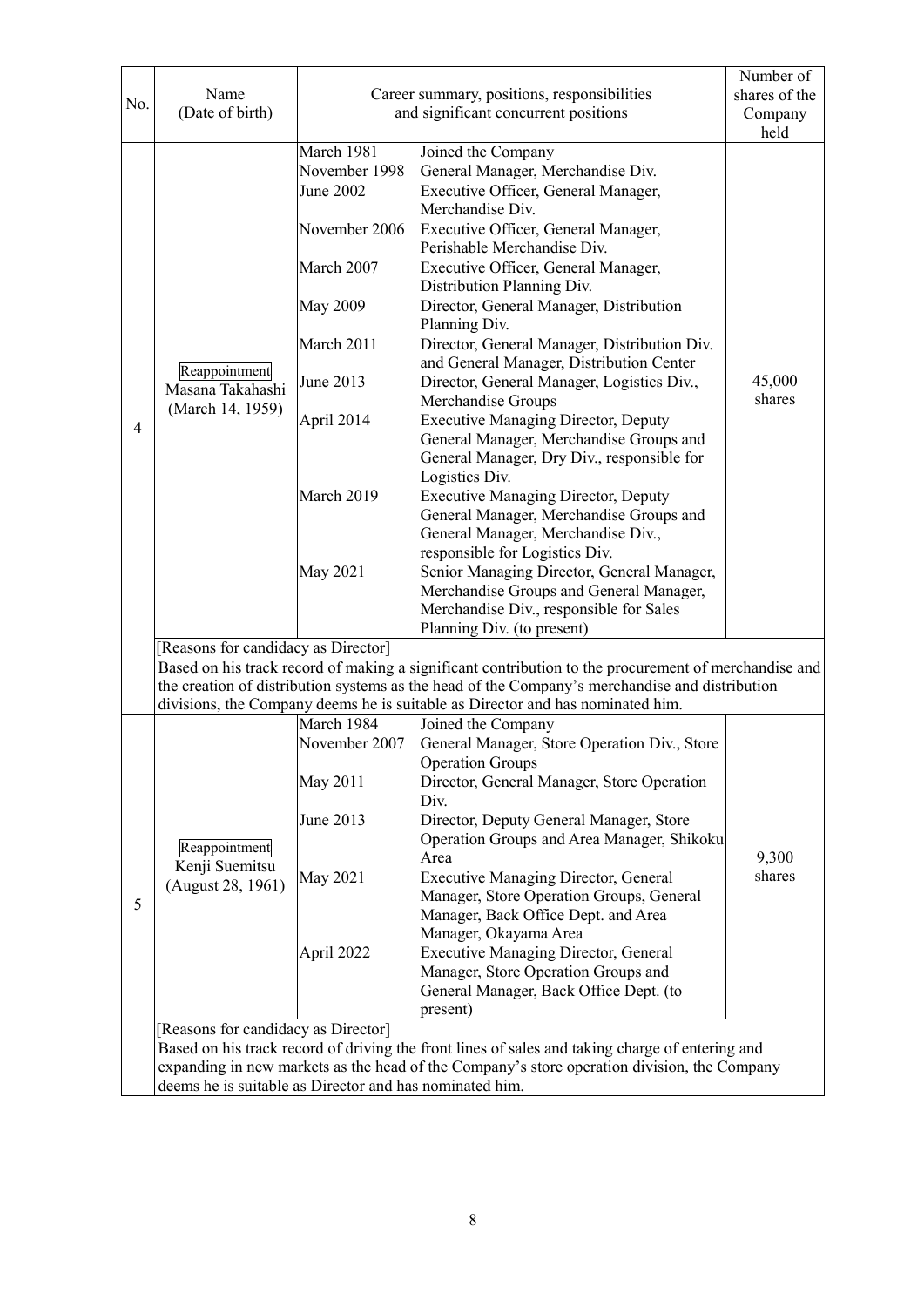| No. | Name<br>(Date of birth)                                                                                                                                                                             | Career summary, positions, responsibilities                                |                                                                                                                                                                                                                                                                                                                                                                                                          | Number of<br>shares of the<br>Company |  |
|-----|-----------------------------------------------------------------------------------------------------------------------------------------------------------------------------------------------------|----------------------------------------------------------------------------|----------------------------------------------------------------------------------------------------------------------------------------------------------------------------------------------------------------------------------------------------------------------------------------------------------------------------------------------------------------------------------------------------------|---------------------------------------|--|
|     |                                                                                                                                                                                                     | and significant concurrent positions                                       |                                                                                                                                                                                                                                                                                                                                                                                                          | held                                  |  |
| 6   | Reappointment<br>Tomiko Koshio<br>(June 10, 1942)                                                                                                                                                   | June 1974<br>June 1981<br>July 1995<br>July 1999<br>March 2007<br>May 2009 | Joined the Company<br>General Manager, General Affairs Div.<br>Director, General Manager, General Affairs<br>Div.<br><b>Executive Managing Director, General</b><br>Manager, Administrative Groups<br><b>Executive Managing Director, General</b><br>Manager, Administrative Groups and General<br>Manager, Finance and Accounting Div.<br>Director, General Manager, President's Office<br>(to present) | 210,400<br>shares                     |  |
|     |                                                                                                                                                                                                     | February 2022                                                              | Nomination and Compensation Committee<br>Member (to present)                                                                                                                                                                                                                                                                                                                                             |                                       |  |
|     | [Reasons for candidacy as Director]                                                                                                                                                                 |                                                                            |                                                                                                                                                                                                                                                                                                                                                                                                          |                                       |  |
|     | Based on her track record of making a significant contribution to the management of the Company as                                                                                                  |                                                                            |                                                                                                                                                                                                                                                                                                                                                                                                          |                                       |  |
|     | the head of the Company's finance and accounting division, administrative divisions in general, and<br>the President's Office, the Company deems she is suitable as Director and has nominated her. |                                                                            |                                                                                                                                                                                                                                                                                                                                                                                                          |                                       |  |
|     |                                                                                                                                                                                                     | April 1996                                                                 | Joined the Company                                                                                                                                                                                                                                                                                                                                                                                       |                                       |  |
|     |                                                                                                                                                                                                     | April 2014                                                                 | General Manager, Personnel and Education                                                                                                                                                                                                                                                                                                                                                                 |                                       |  |
| 7   | Reappointment<br>Kenji Sunada<br>(January 1, 1972)                                                                                                                                                  | March 2016                                                                 | Div., Administrative Groups<br>Executive Officer, General Manager,<br>Personnel and Education Div., Administrative<br>Groups                                                                                                                                                                                                                                                                             | 19,500<br>shares                      |  |
|     |                                                                                                                                                                                                     | <b>May 2021</b>                                                            | Director, General Manager, Personnel and<br>Education Div., Administrative Groups (to<br>present)                                                                                                                                                                                                                                                                                                        |                                       |  |
|     | [Reasons for candidacy as Director]                                                                                                                                                                 |                                                                            |                                                                                                                                                                                                                                                                                                                                                                                                          |                                       |  |
|     | Based on his track record of making a significant contribution to the management of the Company<br>through managing store operations as a store manager and engaging in personnel and education     |                                                                            |                                                                                                                                                                                                                                                                                                                                                                                                          |                                       |  |
|     | affairs in general of the Company as General Manager of Personnel and Education Div., the                                                                                                           |                                                                            |                                                                                                                                                                                                                                                                                                                                                                                                          |                                       |  |
|     | Company deems he is suitable as Director and has nominated him.                                                                                                                                     |                                                                            |                                                                                                                                                                                                                                                                                                                                                                                                          |                                       |  |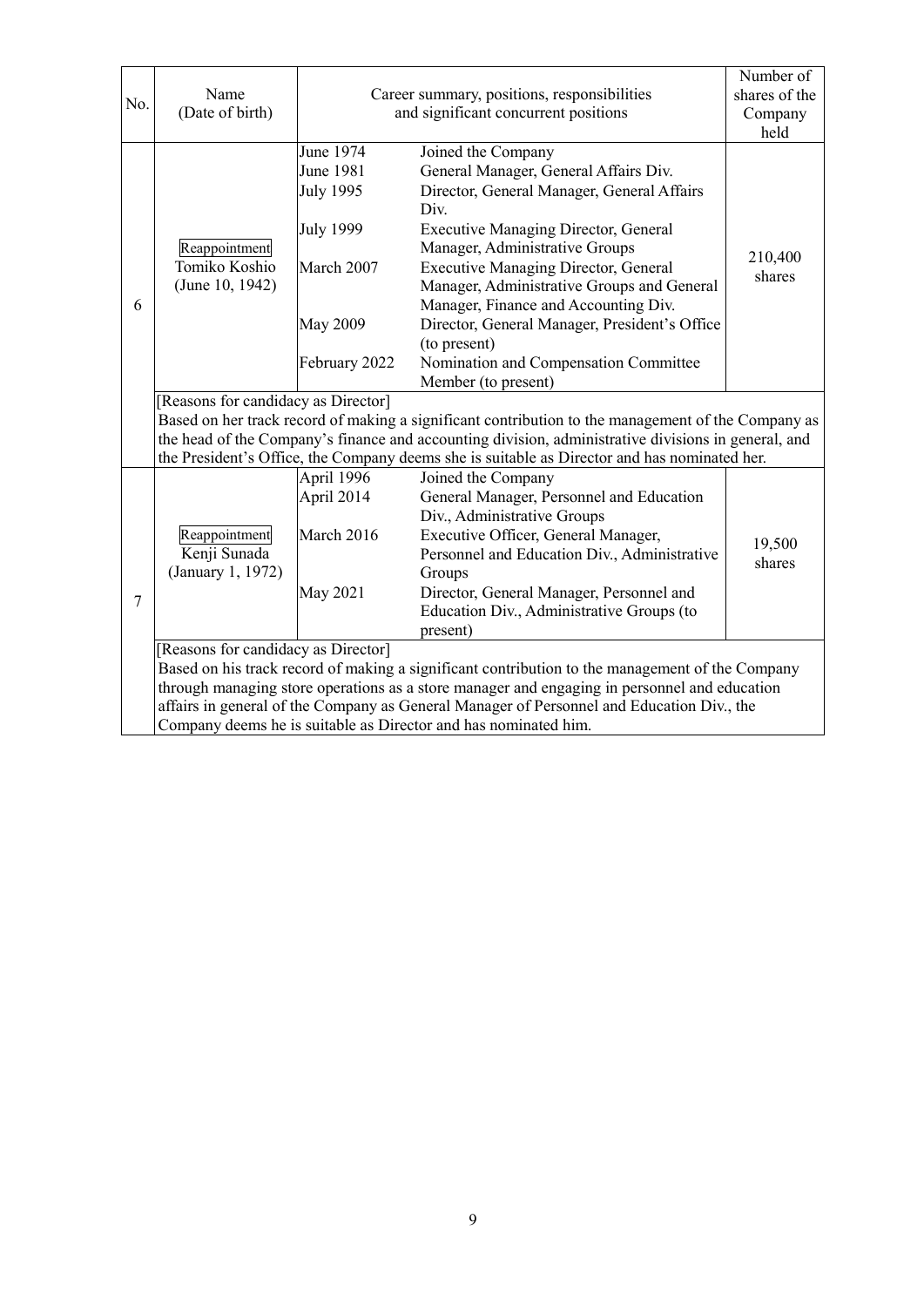| No.            | Name<br>(Date of birth)                                                                                                                                                                                                                                                                                                                                                                                                                                                                                  | Career summary, positions, responsibilities<br>and significant concurrent positions                                                                                                               |                                                                                                                                                                                                                                                                                                                                                                                                                                                                                                                                                                                                                                                                                                                                                            | Number of<br>shares of the<br>Company<br>held |  |
|----------------|----------------------------------------------------------------------------------------------------------------------------------------------------------------------------------------------------------------------------------------------------------------------------------------------------------------------------------------------------------------------------------------------------------------------------------------------------------------------------------------------------------|---------------------------------------------------------------------------------------------------------------------------------------------------------------------------------------------------|------------------------------------------------------------------------------------------------------------------------------------------------------------------------------------------------------------------------------------------------------------------------------------------------------------------------------------------------------------------------------------------------------------------------------------------------------------------------------------------------------------------------------------------------------------------------------------------------------------------------------------------------------------------------------------------------------------------------------------------------------------|-----------------------------------------------|--|
| 8              | Reappointment<br>Outside<br>Independent<br>Yoshinori Fujii<br>(October 2, 1970)                                                                                                                                                                                                                                                                                                                                                                                                                          | October 1994<br>April 1998<br><b>July 2006</b><br>November 2006<br><b>July 2008</b><br>April 2011<br><b>June 2011</b><br>October 2012<br>May 2015<br>June 2016<br>September 2018<br>December 2020 | Joined Hiroshima Office, Asahi Audit Corp.<br>(presently KPMG AZSA LLC)<br>Registered as a certified public accountant<br>Established Fujii Yoshinori CPA Office<br>(presently BIZLINK CPA Joint Office) (to<br>present)<br>Established BIZLINK ADVISORY CO.,<br>LTD., Director<br>Representative Director (to present)<br>Established Ibuki Tax Accountant Office,<br>Representative Partner (to present)<br>Auditor, Ryoubi Shinyo Kumiai (to present)<br>Auditor, Public-interest incorporated<br>foundation HALOWS Foundation (to present)<br>Director, the Company (to present)<br>Director, PhoenixBio Co., Ltd. (to present)<br>Auditor, KAAZ CORPORATION (to present)<br>Nomination and Compensation Committee<br>Member, the Company (to present) |                                               |  |
|                | [Reasons for candidacy as Outside Director and roles he is expected to assume]<br>Expecting that his superior insight based on the expertise and experience he cultivated as a certified<br>public accountant will contribute to further strengthening internal control and other functions of the<br>Board of Directors of the Company, the Company deems he is suitable as Outside Director and has<br>nominated him.                                                                                  |                                                                                                                                                                                                   |                                                                                                                                                                                                                                                                                                                                                                                                                                                                                                                                                                                                                                                                                                                                                            |                                               |  |
| 9              | Reappointment<br>Outside<br>Independent<br>Chiaki Ikeda<br>(July 26, 1978)                                                                                                                                                                                                                                                                                                                                                                                                                               | April 2006<br>October 2007<br>May 2015<br>December 2020                                                                                                                                           | Legal apprentice, the Supreme Court<br>Registered as an attorney-at-law (joined<br>Okayama Bar Association and Itano Law<br>Office) (to present)<br>Director, the Company (to present)<br>Nomination and Compensation Committee<br>Member (to present)                                                                                                                                                                                                                                                                                                                                                                                                                                                                                                     |                                               |  |
|                | [Reasons for candidacy as Outside Director, why the Company deems that the candidate can perform<br>duties as such appropriately, and roles she is expected to assume]<br>Expecting that her superior insight based on the expertise and experience she cultivated as an<br>attorney-at-law will contribute to further strengthening compliance systems and other functions of the<br>Board of Directors of the Company, the Company deems she is suitable as Outside Director and has<br>nominated her. |                                                                                                                                                                                                   |                                                                                                                                                                                                                                                                                                                                                                                                                                                                                                                                                                                                                                                                                                                                                            |                                               |  |
| 1.<br>2.<br>3. | Notes:<br>There are no special interests between any of the candidates and the Company.<br>Yoshinori Fujii and Chiaki Ikeda are candidates for Outside Directors.<br>Yoshinori Fujii and Chiaki Ikeda will have served as Outside Directors for seven (7) years at the                                                                                                                                                                                                                                   |                                                                                                                                                                                                   |                                                                                                                                                                                                                                                                                                                                                                                                                                                                                                                                                                                                                                                                                                                                                            |                                               |  |

- close of the Meeting.
- 4. The Company has filed Yoshinori Fujii and Chiaki Ikeda with the Tokyo Stock Exchange as independent directors stipulated by the Exchange. If they are reelected, they will continue to be independent directors.
- 5. The Company has entered into liability limitation agreements with Yoshinori Fujii and Chiaki Ikeda pursuant to Article 427, Paragraph 1 of the Companies Act to limit their liability under Article 423, Paragraph 1 of the Act to the minimum amount stipulated in Article 425, Paragraph 1 of the Act, provided that they have performed their duties in good faith and without gross negligence. If they are reelected, the Company intends to extend the agreements with them.
- 6. The Company has concluded a directors and officers liability insurance agreement provided for in Article 430-3, paragraph 1 of the Companies Act with an insurance company. The said insurance agreement shall compensate for legal damages and litigation expenses to be borne by the insureds.